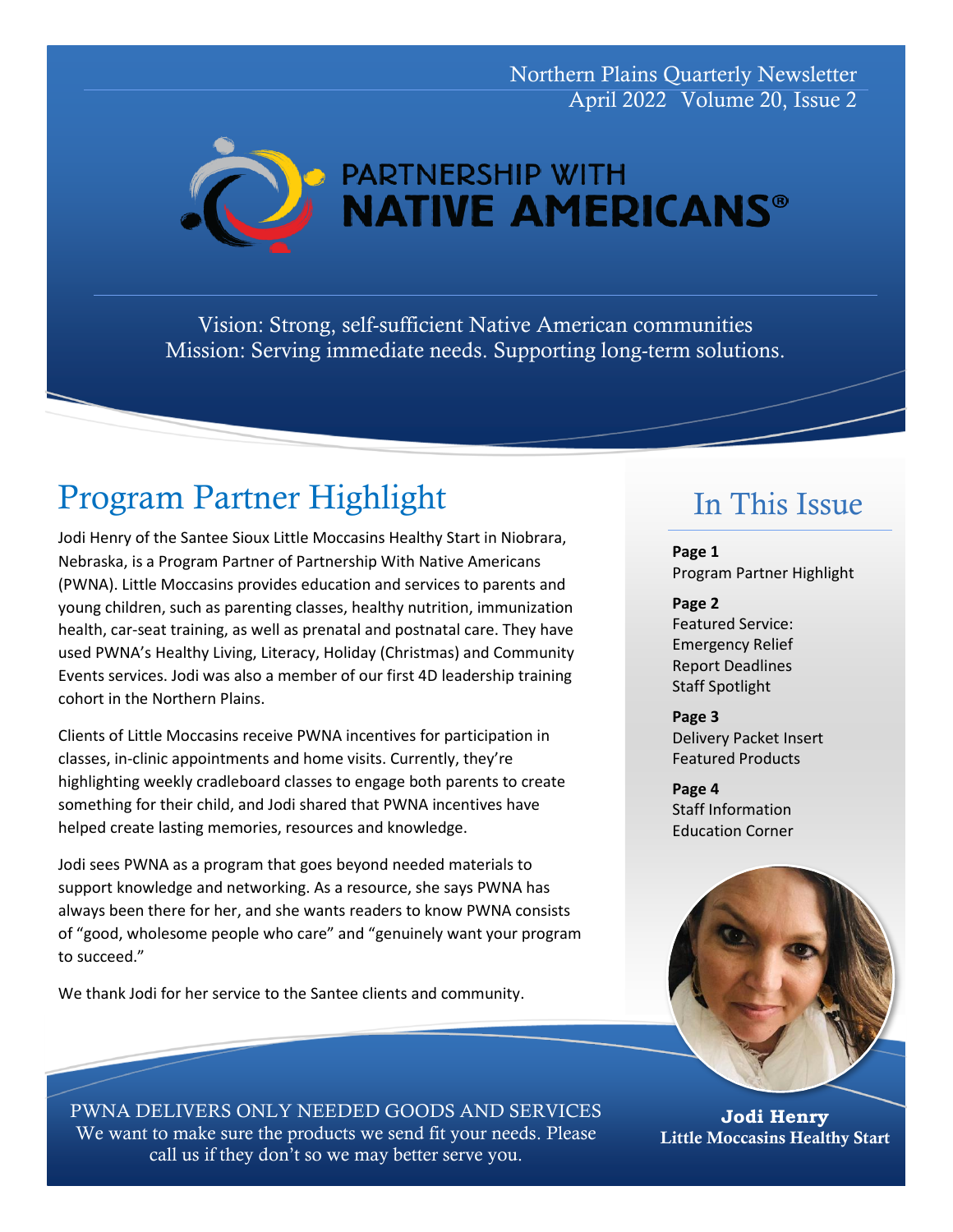## Featured Service: Emergency Relief

PWNA is responding to many Program Partners requesting COVID-19 emergency relief on behalf of their communities. We encourage all partners to work with your program, local tribal government or emergency management office to submit an emergency request for the pandemic, if needed.

With more and more tribes trying to curb the spread of the coronavirus through stay-at-home orders, curfews, closure of tribal offices and restricted travel on and off the reservation, PWNA is helping by supplementing the tribes with essential supplies such as nonperishable food, beverages, paper goods, personal protective equipment (PPE) and other products to help weather the pandemic.

If you are interested in PWNA's Emergency Relief Service, please call us at (605) 399-9905 or email **[nevans@nativepartnership.org](mailto:nevans@nativepartnership.org)** and Nate will fax or email you the Emergency Relief guidelines, request form and a distribution checklist. The information you submit on these forms will help us determine whether PWNA is able to support your request. As always, submitting a request form does not guarantee we can support your organization, but it allows us to populate and review requests systematically and according to the service guidelines.

Always call us to confirm your request was received or to ask any questions: (605) 399-9905 or toll-free (866) 566-2472.

# Report Deadlines

#### **Due 30 days after delivery**:

Healthy Living Community Events Food Pantry Literacy

#### **Due 90 days after delivery**:

Standard Food Residential Animal Welfare

## Spotlight on PWNA Staff



Bill Kusiek and Travis Stebbins Warehouse Associates

Travis and Bill are two of the Warehouse Associates in our Northern Plains program office. Both are responsible for pulling and packing the items we send to our Program Partners. Travis and Bill are always willing to lend a helping hand wherever needed to make our warehouse run smoothly.

Travis ensures the pallets are loaded onto the trucks safely, organized by partner stops and easy to unload. Bill picks orders, builds pallets and receives products into our warehouse, ensuring nothing is damaged or ineligible for delivery.

Travis: "I have been with PWNA for over 3 years and love the teamwork within our warehouse as well as with our partners. I've been lucky enough to ride along with our drivers and have met some of you in your communities. Knowing the hard work that we do here helps build strong communities makes it rewarding to me every day."

Bill: "This June, I will have been with PWNA for 19 years. I really feel good about the work we do here to provide support and assistance to our Program Partners in the Northern Plains. It is what has kept me here for so long."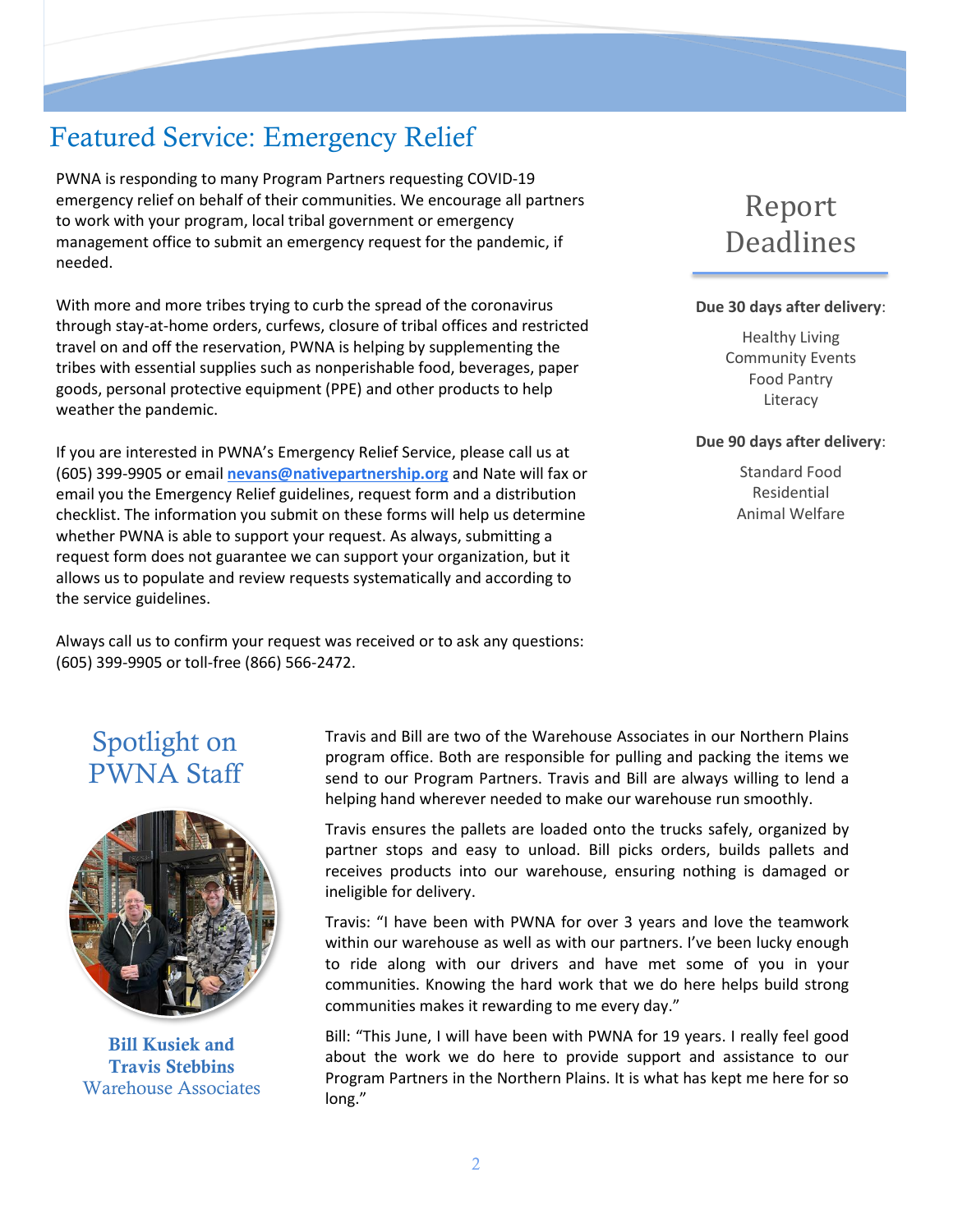# New in Your Delivery Packet

Here at PWNA, we're very much aware that the tribal communities we serve are part of sovereign nations and that each Tribal Nation has their own set of mandates when it comes to the prevention of the Coronavirus within their boundaries.

Many states have begun to end mask mandates and other COVID-19 prevention measures, be we recognize that the pandemic is still impacting communities across Indian Country. Please check out this insert located at [We-can-all](https://nyc3.digitaloceanspaces.com/caih-rl-media/2022/03/We-can-all-be-respectful-as-we-move-forward-Factsheet.pdf)[be-respectful-as-we-move-forward-Factsheet.pdf](https://nyc3.digitaloceanspaces.com/caih-rl-media/2022/03/We-can-all-be-respectful-as-we-move-forward-Factsheet.pdf) to help you move forward.

It is very important to protect our families and tribal members while conducting business on tribal lands.

Check with your tribal government or local health provider to learn more about guidance for your community.

Continue to do what feels safe for you and your community.



# Featured Products



**Our Northern Plains distribution center team would like to let you know about some items available for your programs. Be sure to ask your PDC about the products during your follow-up call.** 

**Personal Protective Equipment: Face masks, face shields, hand sanitizer sprays, wipes and gel sanitizer.**

**Animal Pawtizer: Antibacterial spray for animals**

**Baby Swaddlers: Wrap to keep babies warm and help them sleep longer**